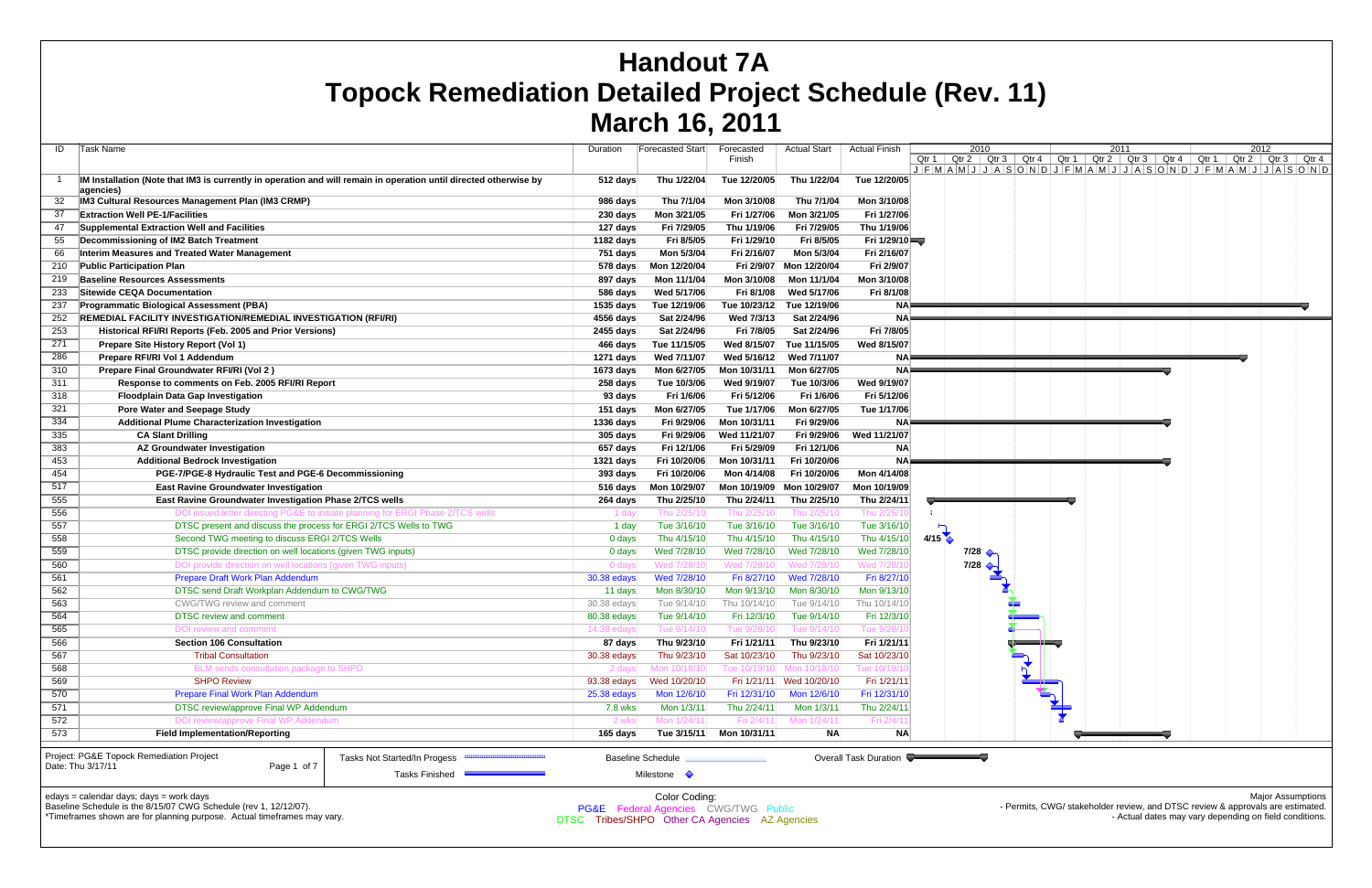| ID  | Task Name                                                                              | Duration        | Forecasted Start         | Forecasted<br>Finish | <b>Actual Start</b>      | <b>Actual Finish</b>  | 2010<br>Qtr 1   Qtr 2   Qtr 3   Qtr 4   Qtr 1   Qtr 2   Qtr 3   Qtr 4   Qtr 1   Qtr 2   Qtr 3   Qtr 4                           | 2011 | 2012                     |  |
|-----|----------------------------------------------------------------------------------------|-----------------|--------------------------|----------------------|--------------------------|-----------------------|---------------------------------------------------------------------------------------------------------------------------------|------|--------------------------|--|
|     |                                                                                        |                 |                          |                      |                          |                       | $J$ $F$ $M$ $A$ $S$ $O$ $N$ $D$ $J$ $F$ $M$ $A$ $M$ $J$ $J$ $A$ $S$ $O$ $N$ $D$ $J$ $F$ $M$ $A$ $M$ $J$ $J$ $A$ $S$ $O$ $N$ $D$ |      |                          |  |
| 574 | <b>Stakeholder Attending Kick-Off Meeting at Site</b>                                  | 1 day           | Tue 3/15/11              | Tue 3/15/11          | <b>NA</b>                | <b>NA</b>             |                                                                                                                                 |      |                          |  |
| 575 | Stakeholder Attending Kick-Off Meeting at Site                                         | ่ 1 daง         | Tue 3/15/11              | Tue 3/15/1           |                          |                       |                                                                                                                                 |      |                          |  |
| 576 | Stakeholder Attending Kick-Off Meeting at Site                                         | 1 day           | Tue 3/15/11              | Tue 3/15/11          | <b>NA</b>                | <b>NA</b>             |                                                                                                                                 |      |                          |  |
| 577 | Stakeholder Attending Kick-Off Meeting at Site                                         | 1 day           | Tue 3/15/11              | Tue 3/15/11          | <b>NA</b>                | <b>NA</b>             |                                                                                                                                 |      |                          |  |
| 578 | Stakeholder Attending Kick-Off Meeting at Site                                         | 1 day           | Tue 3/15/11              | Tue 3/15/11          | <b>NA</b>                | <b>NA</b>             |                                                                                                                                 |      |                          |  |
| 579 | <b>Field Implementation/Reporting - Primary Sites</b>                                  | <b>32.8 wks</b> | Wed 3/16/11              | Mon 10/31/11         | <b>NA</b>                | <b>NA</b>             |                                                                                                                                 |      |                          |  |
| 580 | <b>Prepare and Submit Final GW RFI/RI</b>                                              | 387 days        | Mon 8/20/07              | Mon 2/9/09           | Mon 8/20/07              | Mon 2/9/09            |                                                                                                                                 |      |                          |  |
| 601 | Prepare and Submit GW RFI/RI Addendum                                                  | 229 days        | Wed 8/13/08              | Mon 6/29/09          | Wed 8/13/08              | Mon 6/29/09           |                                                                                                                                 |      |                          |  |
| 625 | Prepare Final Soil RFI/RI (Vol 3)                                                      | 1829 days       | Sat 7/15/06              | Wed 7/3/13           | Sat 7/15/06              | ΝA                    |                                                                                                                                 |      |                          |  |
| 626 | Implementation of Off-site Soil Sampling (Part A Phase 1) and Data Gaps Evaluation     | 1215 days       | Sat 7/15/06              | Fri 2/25/11          | Sat 7/15/06              | Fri 2/25/11           | and the control of the con-                                                                                                     |      |                          |  |
| 627 | Workplan                                                                               | 311 days        | Sat 7/15/06              | Thu 9/13/07          | Sat 7/15/06              | Thu 9/13/07           |                                                                                                                                 |      |                          |  |
| 653 | Approval Process for Part A Phase I Investigation                                      | 269.5 days      | Fri 9/14/07              | Thu 9/25/08          | Fri 9/14/07              | Thu 9/25/08           |                                                                                                                                 |      |                          |  |
| 693 | Part A DQOs and Data Gaps Evaluation                                                   | 969 days        | Mon 6/18/07              | Fri 2/25/11          | Mon 6/18/07              | Fri 2/25/11           |                                                                                                                                 |      |                          |  |
| 694 | Implement Phase I off-site soil investigation*                                         | 95 days         | Thu 8/21/08              | Wed 12/31/08         | Thu 8/21/08              | Wed 12/31/08          |                                                                                                                                 |      |                          |  |
| 704 | 2006 Soil and Sediment Data Usability Assessment Tech Memo                             | 357 days        | Mon 6/18/07              | Mon 10/27/08         | Mon 6/18/07              | Mon 10/27/08          |                                                                                                                                 |      |                          |  |
| 714 | Soil Screening Levels for Groundwater Protection Tech Memo                             | 55 days         | Mon 5/19/08              | Fri 8/1/08           | Mon 5/19/08              | Fri 8/1/08            |                                                                                                                                 |      |                          |  |
| 716 | <b>Ecological Comparison Values Tech Memos</b>                                         | 372 days        | Thu 2/7/08               | Fri 7/10/09          | Thu 2/7/08               | Fri 7/10/09           |                                                                                                                                 |      |                          |  |
| 739 | Soil Background Data Tech Memo                                                         | 141 days        | Fri 10/31/08             | Fri 5/15/09          | Fri 10/31/08             | Fri 5/15/09           |                                                                                                                                 |      |                          |  |
| 749 | Data Quality Objectives (DQO) Steps 1-5 Documentation                                  | 355 days        | Mon 11/17/08             |                      | Fri 3/26/10 Mon 11/17/08 | Fri 3/26/10           |                                                                                                                                 |      |                          |  |
| 764 | Data Quality Objectives (DQO) Steps 1-6 Documentation                                  | 243 days        | Mon 3/29/10              | Fri 2/25/11          | Mon 3/29/10              | Fri 2/25/11           |                                                                                                                                 |      |                          |  |
| 765 | Prepare/submit Soil Part A Data Gaps Evaluation Report - Part 1 (AOC 9, 10, and 14)    | <b>25.2 wks</b> | Mon 3/29/10              | Wed 9/15/10          | Mon 3/29/10              | Wed 9/15/10           |                                                                                                                                 |      |                          |  |
| 766 | <b>DTSC forward to CWG/TWG/Tribes</b>                                                  | 1 day           | Thu 9/16/10              | Thu 9/16/10          | Thu 9/16/10              | Thu 9/16/10           |                                                                                                                                 |      |                          |  |
| 767 | Working Session No.1 on DQO Steps 6-7 - Agencies/Tribes/PG&E                           |                 | Wed 10/6/10              | Thu 10/7/10          | Wed 10/6/10              | Thu 10/7/10           |                                                                                                                                 |      |                          |  |
| 768 | Submit Soil Part A Data Gaps Evaluation Report - Part 2 (AOC1/SWMU1, AOC11, AOC12, UA1 | 2 days<br>1 dav | Tue 10/26/10             | Tue 10/26/10         | Tue 10/26/10             | Tue 10/26/10          |                                                                                                                                 |      |                          |  |
|     | and UA2)                                                                               |                 |                          |                      |                          |                       |                                                                                                                                 |      |                          |  |
| 769 | Working Session No.2 on DQO Steps 6-7 - Agencies/Tribes/PG&E                           | 2 days          | Tue 11/2/10              | Wed 11/3/10          | Tue 11/2/10              | Wed 11/3/10           |                                                                                                                                 |      |                          |  |
| 770 | FMIT provide comments on Soil Part A Data Gaps Evaluation                              | 1 day           | Mon 11/22/10             | Mon 11/22/10         | Mon 11/22/10             | Mon 11/22/10          |                                                                                                                                 |      |                          |  |
| 771 | Hualapai Tribe provide comments on Soil Part A Data Gaps Evaluation                    | 1 day           | Fri 12/3/10              | Fri 12/3/10          | Fri 12/3/10              | Fri 12/3/10           |                                                                                                                                 |      |                          |  |
| 772 | Agencies/Tribes met to discuss Soil                                                    | 1 day           | Tue 12/7/10              | Tue 12/7/10          | Tue 12/7/10              | Tue 12/7/10           |                                                                                                                                 |      |                          |  |
| 773 | Agencies/Tribes/PG&E met to discuss Soil Part A Data Gaps Evaluation                   | 1 day           | Thu 1/13/11              | Thu 1/13/11          | Thu 1/13/11              | Thu 1/13/11           |                                                                                                                                 |      |                          |  |
| 774 | Receive agencies' direction on Soil Part A Data Gaps Evaluation                        | 1 day           | Fri 2/25/11              | Fri 2/25/11          | Fri 2/25/11              | Fri 2/25/11           |                                                                                                                                 |      |                          |  |
| 775 | Draft On-site Soil Sampling (Part B) DQOs                                              | 1117 days       | Wed 12/6/06              | Fri 3/4/11           | Wed 12/6/06              | <b>NA</b>             |                                                                                                                                 |      |                          |  |
| 776 | Draft Work Plan/Discussion of Phasing of Part B                                        | 377 days        | Wed 12/6/06              | Wed 5/7/08           | Wed 12/6/06              | Wed 5/7/08            |                                                                                                                                 |      |                          |  |
| 794 | Proposed Phasing of Part B/DTSC Direction on Part B                                    | 435 days        | Thu 5/8/08               | Wed 1/6/10           | Thu 5/8/08               | NA⊯                   |                                                                                                                                 |      |                          |  |
| 803 | Response to Comments on Draft Work Plan/DQO Steps 1-5                                  | 349 days        | Fri 11/6/09              | Fri 3/4/11           | Fri 11/6/09              | <b>NA</b>             |                                                                                                                                 |      |                          |  |
| 804 | PG&E re-submits Summary of Conflicting Comments (4/08)                                 | 1 day           | Fri 11/6/09              | Fri 11/6/09          | Fri 11/6/09              | Fri 11/6/09           |                                                                                                                                 |      |                          |  |
| 805 | DTSC reviews/provides direction on conflicting comments (incl. holidays)               | 17.6 wks        | Mon 11/9/09              | Wed 3/10/10          | Mon 11/9/09              | Wed 3/10/10           |                                                                                                                                 |      |                          |  |
| 806 | DOI reviews/provides direction on conflicting comments (incl. holidays)                | 17.6 wks        | Mon 11/9/09              | Wed 3/10/1           | Mon 11/9/09              | Wed 3/10/             |                                                                                                                                 |      |                          |  |
| 807 | PG&E finalizes/submits RTCs (including Part B DQO/flowcharts)                          | <b>7.4 wks</b>  | Thu 3/11/10              | Fri 4/30/10          | Thu 3/11/10              | Fri 4/30/10           |                                                                                                                                 |      |                          |  |
| 808 | DTSC reviews/provides feedback on DQO table/flowcharts                                 | 5 wks           | Mon 5/3/10               | Thu 6/3/10           | Mon 5/3/10               | Thu 6/3/10            |                                                                                                                                 |      |                          |  |
| 809 | DTSC reviews/provides feedback on RTCs (non-DQO RTCs)                                  | 60 days         | Mon 5/3/10               | Tue 7/20/10          | Mon 5/3/10               | Tue 7/20/10           |                                                                                                                                 |      |                          |  |
| 810 | DOI reviews/provides feedback on DQO table/flowcharts                                  | 5.4 wks         | Mon 5/3/10               | Mon 6/7/1            | Mon 5/3/1                | Mon 6/7/1             |                                                                                                                                 |      |                          |  |
| 811 | PG&E compiles unresolved DQO comments                                                  | $1.4$ wks       | Tue 6/8/10               | Wed 6/16/10          | Tue 6/8/10               | Wed 6/16/10           |                                                                                                                                 |      |                          |  |
| 812 | Teleconference to resolve DQO comments/RTCs with DOI                                   | 1 day           | Thu 6/17/10              | Thu 6/17/10          | Thu 6/17/1               | Thu 6/17/1            |                                                                                                                                 |      |                          |  |
|     |                                                                                        |                 |                          |                      |                          |                       |                                                                                                                                 |      |                          |  |
|     | Project: PG&E Topock Remediation Project<br>Tasks Not Started/In Progess               |                 | <b>Baseline Schedule</b> |                      |                          | Overall Task Duration |                                                                                                                                 |      |                          |  |
|     | Date: Thu 3/17/11<br>Page 2 of 7<br>Tasks Finished -                                   |                 | Milestone $\Diamond$     |                      |                          |                       |                                                                                                                                 |      |                          |  |
|     |                                                                                        |                 |                          |                      |                          |                       |                                                                                                                                 |      |                          |  |
|     | edays = calendar days; days = work days                                                |                 | Color Coding:            |                      |                          |                       |                                                                                                                                 |      | <b>Major Assumptions</b> |  |

Baseline Schedule is the 8/15/07 CWG Schedule (rev 1, 12/12/07).

\*Timeframes shown are for planning purpose. Actual timeframes may vary.

PG&E Federal Agencies CWG/TWG Public DTSC Tribes/SHPO Other CA Agencies AZ Agencies

- Permits, CWG/ stakeholder review, and DTSC review & approvals are estimated. - Actual dates may vary depending on field conditions.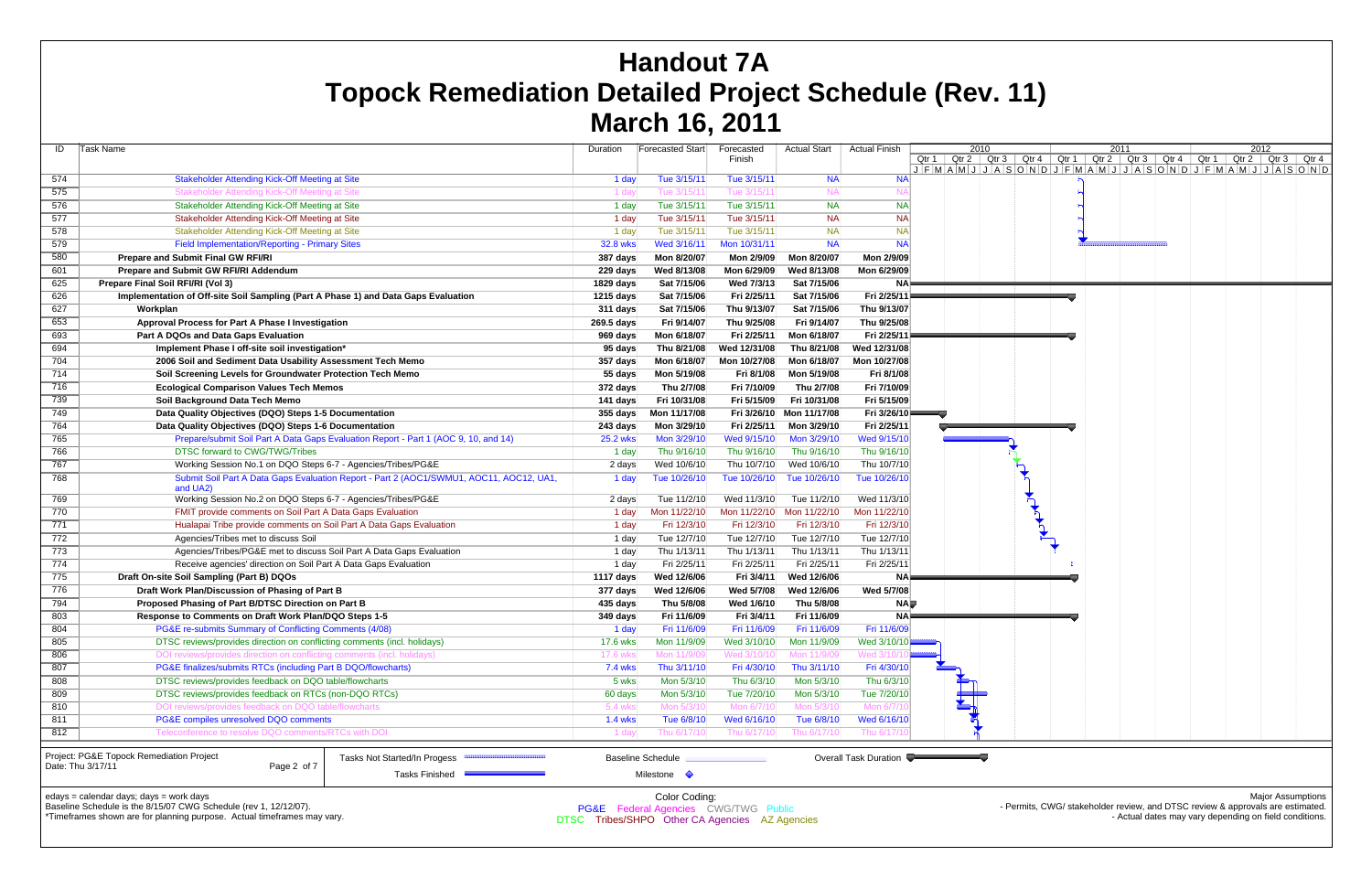| ID                                     | <b>Task Name</b>                                                                        |          | Duration                 | Forecasted Start | Forecasted<br>Finish | <b>Actual Start</b>   | <b>Actual Finish</b> | 2010<br>Qtr $1$ Qtr $2$ Qtr $3$<br>$J$ $F$ $M$ $A$ $M$ $J$ $J$ $A$ $S$ |
|----------------------------------------|-----------------------------------------------------------------------------------------|----------|--------------------------|------------------|----------------------|-----------------------|----------------------|------------------------------------------------------------------------|
| 813                                    | Teleconference to resolve DQO comments/RTCS with DTSC                                   |          | 1 day                    | Thu 6/24/10      | Thu 6/24/10          | Thu 6/24/10           | Thu 6/24/10          |                                                                        |
| 814                                    | PG&E prepares revised DQO table/flowcharts/RTCs                                         |          | 6 days                   | Fri 6/25/10      | Fri 7/2/10           | Fri 6/25/10           | Fri 7/2/10           | $\mathbf{r}^{\mathbf{p}^{\mathbf{q}^{\mathbf{r}}}}$                    |
| 815                                    | <b>DTSC</b> reviews/concurs                                                             |          | <b>1.8 wks</b>           | Sun 7/4/10       | Wed 7/14/10          | Sun 7/4/10            | Wed 7/14/10          |                                                                        |
| 816                                    | <b>DOI</b> reviews/concurs                                                              |          | 2.8 wks                  | Sun 7/4/10       | Wed 7/21/10          | Sun 7/4/10            | Wed 7/21/1           |                                                                        |
| 817                                    | PG&E prepares Draft DQO TM                                                              |          | <b>10.8 wks</b>          | Thu 7/22/10      | Tue 10/5/10          | Thu 7/22/10           | Tue 10/5/10          |                                                                        |
| 818                                    | DTSC reviews/comments on Draft DQO TM                                                   |          | 4 wks                    | Wed 10/6/10      | Tue 11/2/10          | Wed 10/6/10           | Tue 11/2/10          |                                                                        |
| 819                                    | DOI reviews/comments on Draft DQO TM                                                    |          | 3.6 wks                  | Wed 10/6/10      | Fri 10/29/10         | Wed 10/6/10           | Fri 10/29/1          |                                                                        |
| 820                                    | PG&E revise/submit Revised Draft DQO TM                                                 |          | 4 wks                    | Wed 11/3/10      | Tue 11/30/10         | Wed 11/3/10           | Tue 11/30/10         |                                                                        |
| 821                                    | DTSC reviews and provides comments                                                      |          | 3.4 wks                  | Wed 12/1/10      | Thu 12/23/10         | Wed 12/1/10           | Thu 12/23/10         |                                                                        |
| 822                                    | <b>DOI reviews Revised Draft DQO TM</b>                                                 |          | 2 wks                    | Wed 12/1/10      | Tue 12/14/10         | Wed 12/1/10           | Tue 12/14/1          |                                                                        |
| 823                                    | Comment resolution                                                                      |          | 20 days                  | Fri 12/24/10     | Thu 1/20/11          | Fri 12/24/10          | Thu 1/20/11          |                                                                        |
| 824                                    | PG&E revise/submit Revised DQO TM                                                       |          | <b>2.2 wks</b>           | Fri 1/21/11      | Fri 2/4/11           | Fri 1/21/11           | Fri 2/4/11           |                                                                        |
| 825                                    | <b>DTSC</b> reviews/comments                                                            |          | $0.4$ wks                | Mon 2/7/11       | Tue 2/8/11           | Mon 2/7/11            | Tue 2/8/11           |                                                                        |
| 826                                    | <b>DOI</b> review/concurs                                                               |          | 0.2 wks                  | Mon 2/7/11       | Mon 2/7/11           | Mon 2/7/11            | Mon 2/7/1            |                                                                        |
| 827                                    | PG&E revise/submit Revised DQO TM                                                       |          | 11 days                  | Tue 2/8/11       | Tue 2/22/11          | Tue 2/8/11            | Tue 2/22/11          |                                                                        |
| 828                                    | <b>DTSC</b> reviews/concurs                                                             |          | 1 wk                     | Wed 2/23/11      | Tue 3/1/11           | Wed 2/23/11           | <b>NA</b>            |                                                                        |
| 829                                    | <b>DOI</b> review/concurs                                                               |          | 0.4 wks                  | Wed 2/23/11      | Thu 2/24/1           | Wed 2/23/1            | Thu 2/24/1           |                                                                        |
| 830                                    | DTSC forwards to CWG/TWG for information                                                |          | 3 days                   | Wed 3/2/11       | Fri 3/4/11           | <b>NA</b>             | <b>NA</b>            |                                                                        |
| 831                                    | Soil RFI/RI Work Plan                                                                   |          | 175 days                 | Tue 1/4/11       | Mon 9/5/11           | Tue 1/4/11            | <b>NA</b>            |                                                                        |
| 832                                    | Receive DTSC's direction to combine Soil Part A and Part B into one Work Plan           |          | 1 day                    | Tue 1/4/11       | Tue 1/4/11           | Tue 1/4/11            | Tue 1/4/11           |                                                                        |
| 833                                    | Receive additional directions from agencies on Part A data gaps evaluation              |          | 1 day                    | Fri 2/25/11      | Fri 2/25/11          | Fri 2/25/11           | Fri 2/25/11          |                                                                        |
| 834                                    | Prepare/submit Soil Work Plan (assumes no pre-meeting with agencies/Tribes)             |          | 50 days                  | Mon 2/28/11      | Fri 5/6/11           | Mon 2/28/11           | <b>NA</b>            |                                                                        |
| 835                                    | DTSC forward to CWG/TWG                                                                 |          | 3 days                   | Mon 5/9/11       | Wed 5/11/11          | <b>NA</b>             | <b>NA</b>            |                                                                        |
| 836                                    | DTSC review/comment on Soil Work Plan                                                   | 44 edays | Wed 5/11/11              | Fri 6/24/11      | <b>NA</b>            | <b>NA</b>             |                      |                                                                        |
| 837                                    | DOI review/comment on Soil Work Plan                                                    |          | 44 edays                 | Wed 5/11/11      | Fri 6/24/1           | <b>NA</b>             | N <sub>f</sub>       |                                                                        |
| 838                                    | CWG/TWG review/comment on Soil Work Plan                                                |          | 30 edays                 | Wed 5/11/11      | Fri 6/10/11          | <b>NA</b>             | $N_A$                |                                                                        |
| 839                                    | <b>Tribal Consultation</b>                                                              |          | 55 edays                 | Wed 5/11/11      | Tue 7/5/1            | <b>NA</b>             | N <sub>f</sub>       |                                                                        |
| 840                                    | DOI provides direction to PG&E                                                          |          | 3 days                   | Wed 7/6/11       | Fri 7/8/1            | <b>NA</b>             | N <sub>f</sub>       |                                                                        |
| 841                                    | PG&E respond to comments (duration to be confirmed after receipt of comments)           |          | 4 wks                    | Mon 7/11/11      | Fri 8/5/11           | <b>NA</b>             | <b>NA</b>            |                                                                        |
| 842                                    | DTSC review response to comments                                                        |          | 4 wks                    | Mon 8/8/11       | Fri 9/2/11           | <b>NA</b>             | <b>NA</b>            |                                                                        |
| 843                                    | DOI review response to comments                                                         |          | 4 wks                    | Mon 8/8/11       | Fri 9/2/1            | <b>NA</b>             | N/                   |                                                                        |
| 844                                    | <b>DTSC approve Work Plan/RTCs</b>                                                      |          | 1 day                    | Mon 9/5/11       | Mon 9/5/11           | <b>NA</b>             | <b>NA</b>            |                                                                        |
| 845                                    | DOI approve Work Plan/RTCs for Implementation                                           |          | 1 day                    | Mon 9/5/11       | Mon 9/5/1            | <b>NA</b>             | N/                   |                                                                        |
| 846                                    | Field Implementation/Reporting/Data Gaps Evaluation                                     |          | 216 days                 | Mon 10/17/11     | Mon 8/13/12          | <b>NA</b>             | <b>NA</b>            |                                                                        |
| 847                                    | Field mobilization/preparation                                                          |          | 0 days                   | Mon 10/17/11     | Mon 10/17/11         | <b>NA</b>             | <b>NA</b>            |                                                                        |
| 848                                    | Stakeholder Attending Kick-Off Meeting at Site*                                         |          | 0 days                   | Tue 10/18/11     | Tue 10/18/11         | <b>NA</b>             | <b>NA</b>            |                                                                        |
| 849                                    | Stakeholder Attending Kick-Off Meeting at Site*                                         |          | 0 days                   | Tue 10/18/11     | Tue 10/18/11         | <b>NA</b>             | <b>NA</b>            |                                                                        |
| 850                                    | Stakeholder Attending Kick-Off Meeting at Site*                                         |          | 0 days                   | Tue 10/18/11     | Tue 10/18/11         | <b>NA</b>             | N/                   |                                                                        |
| 851                                    | Stakeholder Attending Kick-Off Meeting at Site*                                         | 0 days   | Tue 10/18/11             | Tue 10/18/11     | <b>NA</b>            | <b>NA</b>             |                      |                                                                        |
| 852                                    | Stakeholder Attending Kick-Off Meeting at Site*                                         | 0 days   | Tue 10/18/11             | Tue 10/18/11     | <b>NA</b>            | <b>NA</b>             |                      |                                                                        |
| 853                                    | Field Implementation (placeholder, duration will be adjusted after Work Plan approval)  | 16 wks   | Wed 10/19/11             | Mon 2/6/12       | <b>NA</b>            | <b>NA</b>             |                      |                                                                        |
| 854                                    | Prepare/submit report (placeholder, duration will be adjusted after Work Plan approval) | 12 wks   | Tue 2/7/12               | Mon 4/30/12      | <b>NA</b>            | <b>NA</b>             |                      |                                                                        |
| 855                                    | DTSC submits report to CWG/TWG                                                          | 3 days   | Tue 5/1/12               | Thu 5/3/12       | <b>NA</b>            | <b>NA</b>             |                      |                                                                        |
| 856                                    | DTSC review/comment on report and provides direction                                    | 45 edays | Fri 5/4/12               | Mon 6/18/12      | <b>NA</b>            | <b>NA</b>             |                      |                                                                        |
|                                        |                                                                                         |          |                          |                  |                      |                       |                      |                                                                        |
|                                        | Project: PG&E Topock Remediation Project<br>Date: Thu 3/17/11<br>Page 3 of 7            |          | <b>Baseline Schedule</b> |                  |                      | Overall Task Duration |                      |                                                                        |
| Tasks Finished<br>Milestone $\Diamond$ |                                                                                         |          |                          |                  |                      |                       |                      |                                                                        |
|                                        |                                                                                         |          |                          |                  |                      |                       |                      |                                                                        |

edays = calendar days; days = work days



Baseline Schedule is the 8/15/07 CWG Schedule (rev 1, 12/12/07).

\*Timeframes shown are for planning purpose. Actual timeframes may vary.

Color Coding: PG&E Federal Agencies CWG/TWG Public DTSC Tribes/SHPO Other CA Agencies AZ Agencies

- Permits, CWG/ stakeholder review, and DTSC review & approvals are estimated. - Actual dates may vary depending on field conditions.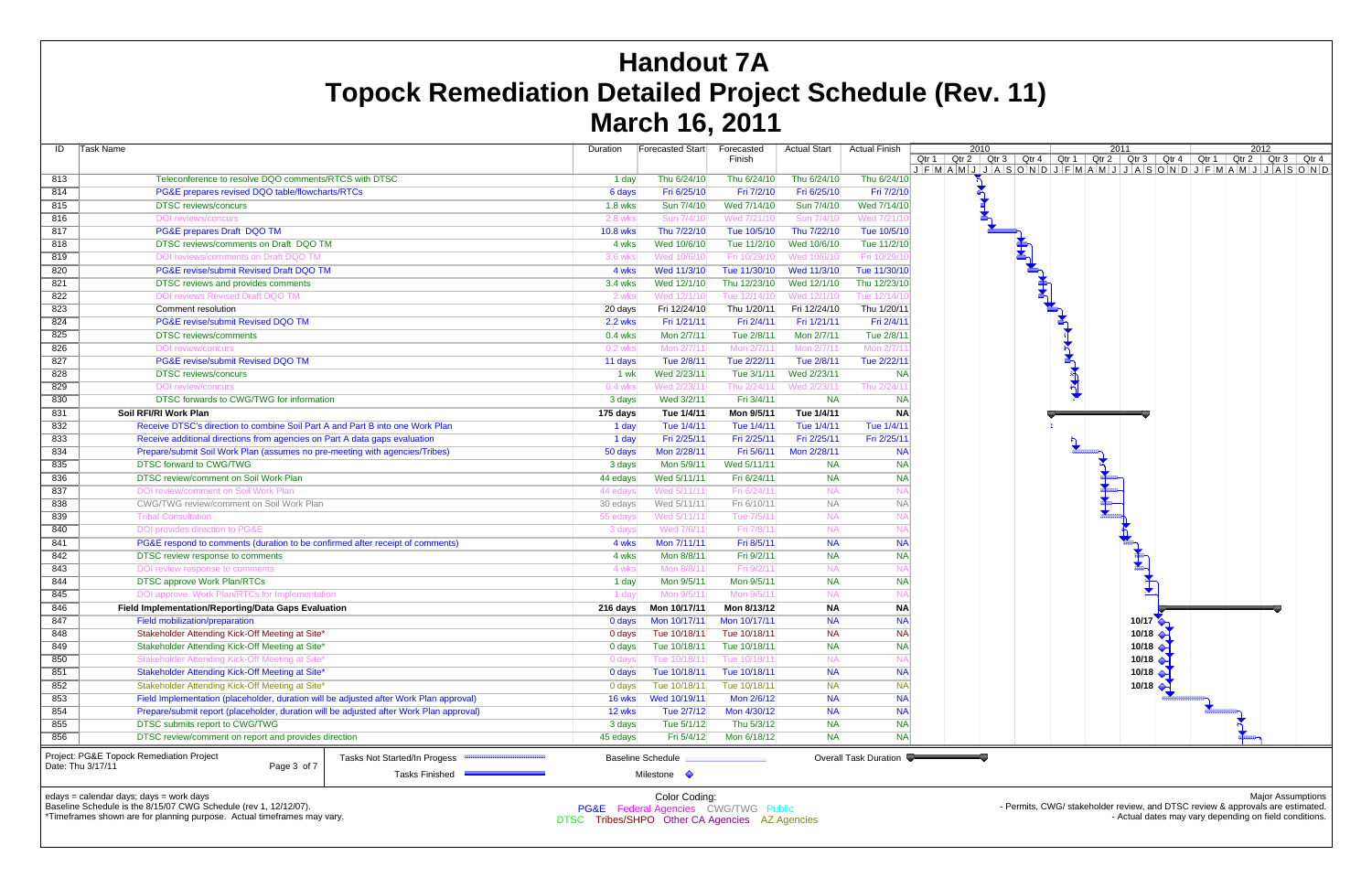Permits, CWG/ stakeholder review, and DTSC review & approvals are esti - Actual dates may vary depending on field conditions.

| ID   | Task Name                                                                                                                             | Duration     | Forecasted Start                                                 | Forecasted<br>Finish | <b>Actual Start</b>      | <b>Actual Finish</b>  |                    | 2010<br>Qtr 1   Qtr 2   Qtr 3   Qtr 4   Qtr 1   Qtr 2   Qtr 3   Qtr 4   Qtr 1   Qtr 2   Qtr 3   Qtr 4                                           | 2011 |                                                                                | 2012                     |  |
|------|---------------------------------------------------------------------------------------------------------------------------------------|--------------|------------------------------------------------------------------|----------------------|--------------------------|-----------------------|--------------------|-------------------------------------------------------------------------------------------------------------------------------------------------|------|--------------------------------------------------------------------------------|--------------------------|--|
|      |                                                                                                                                       |              |                                                                  |                      |                          |                       |                    | $J$ $F$ $M$ $A$ $M$ $J$ $J$ $A$ $S$ $O$ $N$ $D$ $J$ $F$ $M$ $A$ $M$ $J$ $J$ $A$ $S$ $O$ $N$ $D$ $J$ $F$ $M$ $A$ $M$ $J$ $J$ $A$ $S$ $O$ $N$ $D$ |      |                                                                                |                          |  |
| 857  | DOI review/comment on report and provides direction                                                                                   | 45 edays     | Fri 5/4/12                                                       | Mon 6/18/1           | <b>NA</b>                |                       |                    |                                                                                                                                                 |      |                                                                                |                          |  |
| 858  | CWG/TWG review/comment on report                                                                                                      | 30 edays     | Fri 5/4/12                                                       | Sun 6/3/12           | <b>NA</b>                | N                     |                    |                                                                                                                                                 |      |                                                                                |                          |  |
| 859  | Tribes review/comment on report                                                                                                       | 30 edays     | Fri 5/4/12                                                       | Sun 6/3/12           | <b>NA</b>                | <b>NA</b>             |                    |                                                                                                                                                 |      |                                                                                |                          |  |
| 860  | PG&E compiles comments and prepares RTCs (duration to be confirmed after receipt of comments)                                         | 2 wks        | Tue 6/19/12                                                      | Mon 7/2/12           | <b>NA</b>                | <b>NA</b>             |                    |                                                                                                                                                 |      |                                                                                |                          |  |
| 861  | Meeting to resolve comments                                                                                                           | 1 day        | Tue 7/3/12                                                       | Tue 7/3/12           | <b>NA</b>                | <b>NA</b>             |                    |                                                                                                                                                 |      |                                                                                |                          |  |
| 862  | <b>Comments Resolution Complete</b>                                                                                                   | 1 day        | Wed 7/11/12                                                      | Wed 7/11/12          | <b>NA</b>                | <b>NA</b>             |                    |                                                                                                                                                 |      |                                                                                |                          |  |
| 863  | Prepare/submit Final Report* (with response to comments)                                                                              | 4 wks        | Thu 7/12/12                                                      | Wed 8/8/12           | <b>NA</b>                | <b>NA</b>             |                    |                                                                                                                                                 |      |                                                                                |                          |  |
| 864  | <b>DTSC forward to CWG/TWG</b>                                                                                                        | 3 days       | Thu 8/9/12                                                       | Mon 8/13/12          | <b>NA</b>                | <b>NA</b>             |                    |                                                                                                                                                 |      |                                                                                |                          |  |
| 865  | <b>Prepare and Submit Final Soil RFI/RI</b>                                                                                           | 232 days     | Tue 8/14/12                                                      | Wed 7/3/13           | <b>NA</b>                | <b>NA</b>             |                    |                                                                                                                                                 |      |                                                                                |                          |  |
| 866  | Prepare Draft RFI/RI Vol 3 report                                                                                                     | 3 mons       | Tue 8/14/12                                                      | Thu 11/8/12          | <b>NA</b>                | <b>NA</b>             |                    |                                                                                                                                                 |      |                                                                                |                          |  |
| 867  | DTSC sends report to CWG/TWG and Tribes                                                                                               | 3 days       | Fri 11/9/12                                                      | Tue 11/13/12         | <b>NA</b>                | <b>NA</b>             |                    |                                                                                                                                                 |      |                                                                                |                          |  |
| 868  | CWG/TWG review/comment (account for holidays)                                                                                         | 2 mons       | Wed 11/14/12                                                     | Thu 1/10/13          | NA                       | <b>NA</b>             | <b>SERVICE</b>     |                                                                                                                                                 |      |                                                                                |                          |  |
| 869  | Tribes review/comment (account for holidays)                                                                                          | 2 mons       | Wed 11/14/12                                                     | Thu 1/10/13          | <b>NA</b>                | <b>NA</b>             | <b>THE CONTROL</b> |                                                                                                                                                 |      |                                                                                |                          |  |
| 870  | DTSC review/comment/provide direction to PG&E (account for holidays)                                                                  | 2.5 mons     | Wed 11/14/12                                                     | Fri 1/25/13          | <b>NA</b>                | <b>NA</b>             |                    |                                                                                                                                                 |      |                                                                                |                          |  |
| 871  | DOI review/comment/provide direction to PG&E (account for holidays)                                                                   | 2.5 mons     | Wed 11/14/12                                                     | Fri 1/25/1           | <b>NA</b>                |                       |                    |                                                                                                                                                 |      |                                                                                |                          |  |
| 872  | PG&E prepares response to comments (placeholder, duration to be verified after receipt of comments)                                   | $1.5$ mons   | Fri 1/25/13                                                      | Mon 3/11/13          | <b>NA</b>                | <b>NA</b>             |                    | unin in                                                                                                                                         |      |                                                                                |                          |  |
| 873  | DOI review/approve response to comments                                                                                               | 6 wks        | Tue 3/12/13                                                      | Mon 4/22/            | <b>NA</b>                |                       |                    |                                                                                                                                                 |      |                                                                                |                          |  |
| 874  | DTSC review/approve response to comments                                                                                              | 6 wks        | Tue 3/12/13                                                      | Mon 4/22/13          | <b>NA</b>                | <b>NA</b>             |                    |                                                                                                                                                 |      |                                                                                |                          |  |
| 875  | PG&E prepares and submits Revised RFI Volume 3 (placeholder, duration to be verified)                                                 | 2 mons       | Tue 4/23/13                                                      | Wed 6/19/13          | <b>NA</b>                | <b>NA</b>             |                    |                                                                                                                                                 |      |                                                                                |                          |  |
| 876  | DTSC review/approve Revised RFI/RI Vol. 3                                                                                             | 2 wks        | Thu 6/20/13                                                      | Wed 7/3/13           | <b>NA</b>                | <b>NA</b>             |                    |                                                                                                                                                 |      |                                                                                |                          |  |
| 877  | DOI review/approve Revised RFI/RI Vol. 3 Report                                                                                       | 2 wks        | Thu 6/20/1:                                                      | Wed 7/3/1            |                          |                       |                    |                                                                                                                                                 |      |                                                                                |                          |  |
| 878  | <b>ADEQ Topock Groundwater Study</b>                                                                                                  | 475 days     | Thu 11/18/04                                                     | Wed 8/23/06          | Thu 11/18/04             | Wed 8/23/06           |                    |                                                                                                                                                 |      |                                                                                |                          |  |
| 882  | <b>CORRECTIVE MEASURES/REMEDIAL ALTERNATIVE DEVELOPMENT</b>                                                                           | 1527 days    | Mon 3/29/04                                                      | Thu 12/31/09         | Mon 3/29/04              | <b>NAI</b>            |                    |                                                                                                                                                 |      |                                                                                |                          |  |
| 1030 | CORRECTIVE MEASURE STUDY/FEASIBILITY STUDY (CMS/FS) AND RISK ASSESSMENT                                                               | 3011 days    | Mon 12/16/02                                                     |                      | Thu 5/22/14 Mon 12/16/02 | <b>NA</b>             |                    |                                                                                                                                                 |      |                                                                                |                          |  |
| 1198 | <b>STATEMENT OF BASIS</b>                                                                                                             | 1256.6 days  | Mon 1/4/10                                                       | Wed 10/22/14         | Mon 1/4/10               | <b>NAL</b>            |                    | <u> 1999 - Jacques Maria III, poet</u><br>and the control of the control of the                                                                 |      |                                                                                |                          |  |
| 1199 | Groundwater                                                                                                                           | 284 days     | Mon 1/4/10                                                       | Mon 1/31/11          | Mon 1/4/10               | Mon 1/31/11           |                    |                                                                                                                                                 |      |                                                                                |                          |  |
| 1200 | Prepare fact sheet for proposed remedy                                                                                                | 5.29 mons    | Mon 1/4/10                                                       | Fri 6/4/10           | Mon 1/4/10               | Fri 6/4/10            |                    |                                                                                                                                                 |      |                                                                                |                          |  |
| 1201 | Prepare public notice package/Statement of Basis                                                                                      | 5.29 mons    | Mon 1/4/10                                                       | Fri 6/4/10           | Mon 1/4/10               | Fri 6/4/10            |                    |                                                                                                                                                 |      |                                                                                |                          |  |
| 1202 | <b>Public Notice/Comment Period</b>                                                                                                   | 45.38 edays  | Fri 6/4/10                                                       | Mon 7/19/10          | Fri 6/4/10               | Mon 7/19/1            |                    |                                                                                                                                                 |      |                                                                                |                          |  |
| 1203 | <b>Public Hearing</b>                                                                                                                 | 15.38 edays  | Mon 6/21/10                                                      | Tue 7/6/10           | Mon 6/21/10              | Tue 7/6/1             |                    |                                                                                                                                                 |      |                                                                                |                          |  |
| 1204 | Prepare Responsive Summary for Final Remedy                                                                                           | 169.58 edays | Mon 7/19/10                                                      | Mon 1/31/11          | Mon 7/19/10              | Mon 1/31/1            |                    |                                                                                                                                                 |      |                                                                                |                          |  |
| 1205 | <b>DTSC adopts Final Remedy</b>                                                                                                       | 1 day        | Mon 1/31/11                                                      | Mon 1/31/11          | Mon 1/31/11              | Mon 1/31/11           |                    |                                                                                                                                                 |      |                                                                                |                          |  |
| 1206 | Soil                                                                                                                                  | 98.6 days    | Fri 6/6/14                                                       | Wed 10/22/14         | <b>NA</b>                | <b>NA</b>             |                    |                                                                                                                                                 |      |                                                                                |                          |  |
| 1213 | <b>RECORD OF DECISION</b>                                                                                                             | $1357$ days  | Fri 12/18/09                                                     | Tue 2/24/15          | Fri 12/18/09             | <b>NA</b>             |                    | and the state of the state of the state of                                                                                                      |      |                                                                                |                          |  |
| 1214 | Groundwater                                                                                                                           | 288 days     | Fri 12/18/09                                                     | Thu 1/20/11          | Fri 12/18/09             | Thu 1/20/11           |                    |                                                                                                                                                 |      |                                                                                |                          |  |
| 1215 | <b>Develop Proposed Plan</b>                                                                                                          |              |                                                                  | Thu .                |                          |                       |                    |                                                                                                                                                 |      |                                                                                |                          |  |
| 1216 | <b>Prepare factsheet</b>                                                                                                              | 168.38 edays | Fri 12/18/09                                                     | Fri 6/4/             | Fri 12/18/0              | Fri 6/4               |                    |                                                                                                                                                 |      |                                                                                |                          |  |
| 1217 | <b>Tribal Consultation</b>                                                                                                            | 129.38 edays | Fri 3/12/10                                                      | Mon 7/19/10          | Fri 3/12/10              | Mon 7/19/10           |                    |                                                                                                                                                 |      |                                                                                |                          |  |
| 1218 | <b>Public Review and Comment</b>                                                                                                      | 45 edays     | Fri 6/4/10                                                       | Mon 7/19/10          | Fri 6/4/10               | Mon 7/19/1            |                    |                                                                                                                                                 |      |                                                                                |                          |  |
| 1219 | <b>CWG Review and Comment</b>                                                                                                         | 45 edays     | Fri 6/4/10                                                       | Mon 7/19/10          | Fri 6/4/10               | Mon 7/19/1            |                    |                                                                                                                                                 |      |                                                                                |                          |  |
| 1220 | <b>PG&amp;E Review and Comment</b>                                                                                                    | 45 edays     | Fri 6/4/10                                                       | Mon 7/19/10          | Fri 6/4/10               | Mon 7/19/10           |                    |                                                                                                                                                 |      |                                                                                |                          |  |
| 1221 | <b>Response to Comments</b>                                                                                                           | 119.38 eday  | Mon 7/19/10                                                      | Mon 11/15/1          | Mon 7/19/1               | Mon 11/15/1           |                    |                                                                                                                                                 |      |                                                                                |                          |  |
| 1222 | <b>Prepare ROD and Responsiveness Summary</b>                                                                                         | 30.38 edays  | Sat 10/16/10                                                     | Mon 11/15/1          | Sat 10/16/1              | Mon 11/15/1           |                    |                                                                                                                                                 |      |                                                                                |                          |  |
| 1223 | <b>DOI Approval Process</b>                                                                                                           | 66.38 edays  | Mon 11/15/10                                                     | Thu 1/20/1           | Mon 11/15/1              | Thu 1/20/             |                    |                                                                                                                                                 |      |                                                                                |                          |  |
|      | Project: PG&E Topock Remediation Project<br>Tasks Not Started/In Progess<br>Date: Thu 3/17/11<br>Page 4 of 7<br><b>Tasks Finished</b> |              | <b>Baseline Schedule</b><br>Milestone $\Diamond$                 |                      |                          | Overall Task Duration |                    |                                                                                                                                                 |      |                                                                                |                          |  |
|      | edays = calendar days; days = work days<br>Baseline Schedule is the 8/15/07 CWG Schedule (rev 1, 12/12/07).                           |              | Color Coding:<br><b>PG&amp;F</b> Federal Agencies CWG/TWG Public |                      |                          |                       |                    |                                                                                                                                                 |      | - Permits, CWG/ stakeholder review, and DTSC review & approvals are estimated. | <b>Major Assumptions</b> |  |

# **Handout 7A Topock Remediation Detailed Project Schedule (Rev. 11) March 16, 2011**

\*Timeframes shown are for planning purpose. Actual timeframes may vary.

PG&E Federal Agencies CWG/TWG Public DTSC Tribes/SHPO Other CA Agencies AZ Agencies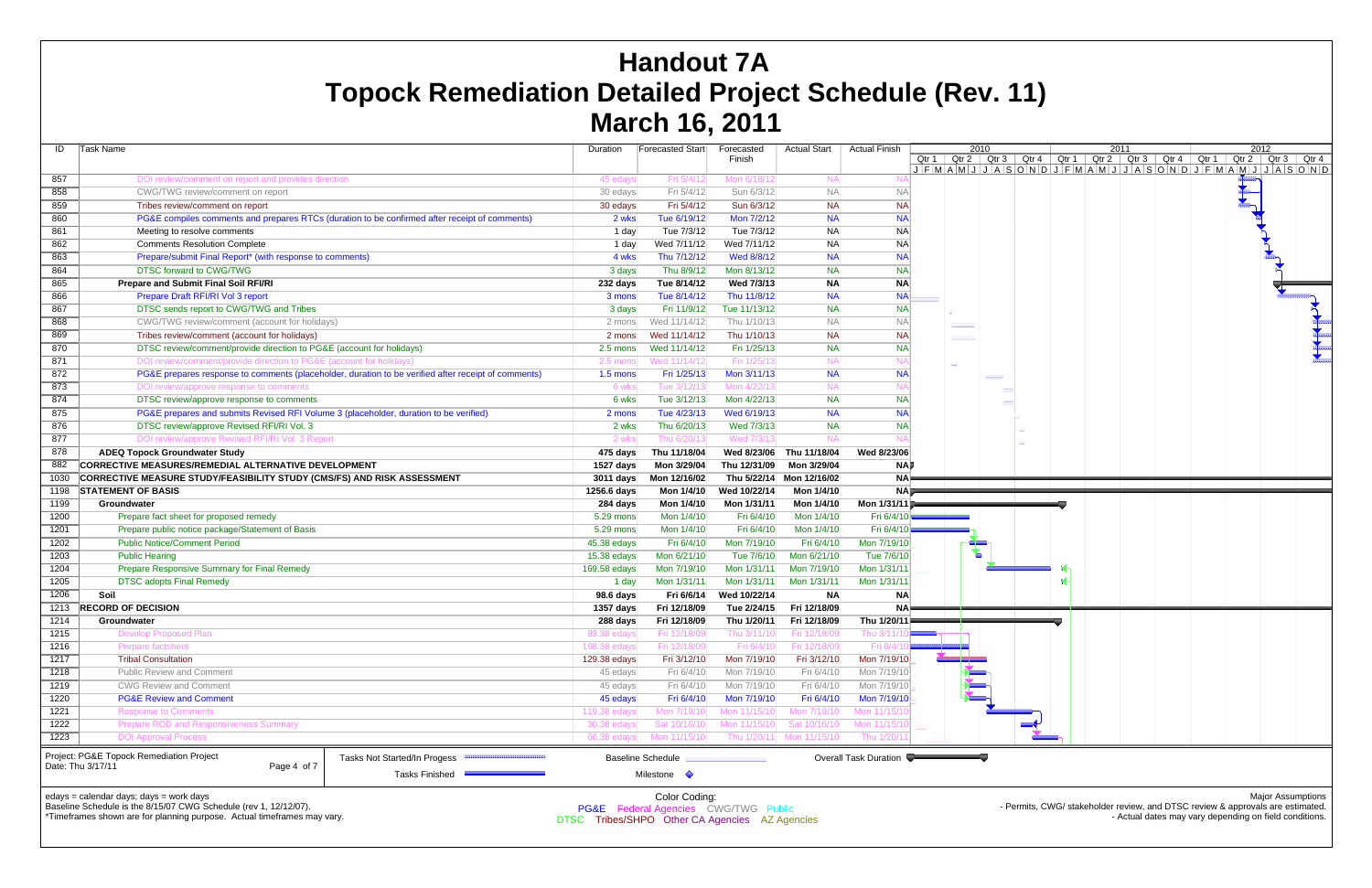| ID   | Task Name                                                                                                                                                                              |                                                                                                                                                                                                                        | Duration              | Forecasted Start                                                                                            | Forecasted<br>Finish | <b>Actual Start</b> | <b>Actual Finish</b>  | 2010<br>Qtr $2 \mid$ Qtr 3<br>Qtr 1 $\vert$<br>$J$ $F$ $M$ $A$ $M$ $J$ $J$ $A$ $S$ |
|------|----------------------------------------------------------------------------------------------------------------------------------------------------------------------------------------|------------------------------------------------------------------------------------------------------------------------------------------------------------------------------------------------------------------------|-----------------------|-------------------------------------------------------------------------------------------------------------|----------------------|---------------------|-----------------------|------------------------------------------------------------------------------------|
| 1224 | <b>Sign Groundwater ROD</b>                                                                                                                                                            |                                                                                                                                                                                                                        | 1 day                 | Thu 1/20/11                                                                                                 | Thu 1/20/1           | Thu 1/20/1          | Thu 1/20/1            |                                                                                    |
| 1225 | Soil                                                                                                                                                                                   |                                                                                                                                                                                                                        | 198 days              | Thu 5/22/14                                                                                                 | Tue 2/24/15          | <b>NA</b>           | <b>NA</b>             |                                                                                    |
| 1236 | Section 106 Programmatic Agreement (PA)                                                                                                                                                |                                                                                                                                                                                                                        | 1036 days             | Fri 10/10/08                                                                                                | Mon 9/24/12          | Fri 10/10/08        | <b>NA</b>             |                                                                                    |
| 1237 | <b>Pre-Groundwater Remedy ROD Activities</b>                                                                                                                                           |                                                                                                                                                                                                                        | 536 days              | Fri 10/10/08                                                                                                | Tue 10/26/10         | Fri 10/10/08        | Tue 10/26/10          |                                                                                    |
| 1238 | On-going Programmatic Agreement (PA) Tribal Consultation and Consultation Party discussions                                                                                            |                                                                                                                                                                                                                        | 536 days              | Fri 10/10/08                                                                                                | Tue 10/26/10         | Fri 10/10/08        | Tue 10/26/            |                                                                                    |
| 1239 | On-going Programmatic Agreement (PA) Tribal Consultation and Consultation Party discussions                                                                                            |                                                                                                                                                                                                                        | 536 days              | Fri 10/10/08                                                                                                | Tue 10/26/10         | Fri 10/10/08        | Tue 10/26/10          |                                                                                    |
| 1240 | On-going Programmatic Agreement (PA) Tribal Consultation and Consultation Party discussions                                                                                            |                                                                                                                                                                                                                        | 536 days              | Fri 10/10/08                                                                                                | Tue 10/26/10         | Fri 10/10/08        | Tue 10/26/10          |                                                                                    |
| 1241 | <b>Preparation of Discussion Draft PA</b>                                                                                                                                              |                                                                                                                                                                                                                        | 174 days              | Thu 1/1/09                                                                                                  | Tue 9/1/09           | Thu 1/1/09          | Tue 9/1/0             |                                                                                    |
| 1242 | Consulting Parties review/comment on Discussion Draft PA                                                                                                                               |                                                                                                                                                                                                                        | 28 days               | Wed 9/2/09                                                                                                  | Fri 10/9/09          | Wed 9/2/09          | Fri 10/9/09           |                                                                                    |
| 1243 | Meeting scheduled with Consulting Parties                                                                                                                                              |                                                                                                                                                                                                                        | 1 day                 | Thu 12/3/09                                                                                                 | Thu 12/3/09          | Thu 12/3/09         | Thu 12/3/0            |                                                                                    |
| 1244 | Consulting parties submit preamble clauses                                                                                                                                             |                                                                                                                                                                                                                        | 27 days               | Fri 12/4/09                                                                                                 | Mon 1/11/10          | Fri 12/4/09         | Mon 1/11/10           |                                                                                    |
| 1245 | Consulting parties submit preamble clauses                                                                                                                                             |                                                                                                                                                                                                                        | 27 days               | Fri 12/4/09                                                                                                 | Mon 1/11/10          | Fri 12/4/09         | Mon 1/11/10           |                                                                                    |
| 1246 | Meeting scheduled with Consulting Parties                                                                                                                                              |                                                                                                                                                                                                                        | 2 days                | Wed 1/27/10                                                                                                 | Thu 1/28/10          | Wed 1/27/10         | Thu 1/28/             |                                                                                    |
| 1247 | Meeting scheduled with Consulting Parties                                                                                                                                              |                                                                                                                                                                                                                        | 2 days                | Tue 2/16/10                                                                                                 | Wed 2/17/10          | Tue 2/16/10         | Wed 2/17/1            |                                                                                    |
| 1248 | Meeting scheduled with Consulting Parties                                                                                                                                              |                                                                                                                                                                                                                        | 2 days                | Thu 3/18/10                                                                                                 | Fri 3/19/10          | Thu 3/18/10         | Fri 3/19/1            |                                                                                    |
| 1249 | Meeting scheduled with Consulting Parties                                                                                                                                              |                                                                                                                                                                                                                        | 2 days                | Mon 4/26/10                                                                                                 | Tue 4/27/10          | Mon 4/26/10         | Tue 4/27/1            |                                                                                    |
| 1250 | Meeting scheduled with Consulting Parties                                                                                                                                              |                                                                                                                                                                                                                        | 2 days                | Wed 5/19/10                                                                                                 | Thu 5/20/10          | Wed 5/19/10         | Thu 5/20/1            | −                                                                                  |
| 1251 | Meeting scheduled with Consulting Parties                                                                                                                                              |                                                                                                                                                                                                                        | 2 days                | Mon 6/14/10                                                                                                 | Tue 6/15/10          | Mon 6/14/10         | Tue 6/15/1            |                                                                                    |
| 1252 | Meeting scheduled with Consulting Parties                                                                                                                                              |                                                                                                                                                                                                                        | 1 day                 | Tue 6/22/10                                                                                                 | Tue 6/22/10          | Tue 6/22/10         | Tue 6/22/1            |                                                                                    |
| 1253 | Prepare Final Draft Agreement Document/send for comments                                                                                                                               | 25 days                                                                                                                                                                                                                | Wed 6/23/10           | Mon 7/26/10                                                                                                 | Wed 6/23/10          | Mon 7/26/1          |                       |                                                                                    |
| 1254 | Consulting parties review/comment on Final Draft PA                                                                                                                                    |                                                                                                                                                                                                                        | 46.38 edays           | Mon 7/26/10                                                                                                 | Fri 9/10/10          | Mon 7/26/10         | Fri 9/10/10           |                                                                                    |
| 1255 | Consulting parties review/comment on Final Draft PA                                                                                                                                    |                                                                                                                                                                                                                        | 46.38 edays           | Mon 7/26/10                                                                                                 | Fri 9/10/10          | Mon 7/26/10         | Fri 9/10/10           |                                                                                    |
| 1256 | Prepare Final PA/send out for signatures                                                                                                                                               |                                                                                                                                                                                                                        | 16.38 edays           | Mon 9/13/10                                                                                                 | Wed 9/29/10          | Mon 9/13/10         | Wed 9/29/1            |                                                                                    |
| 1257 | <b>PA Complete</b>                                                                                                                                                                     |                                                                                                                                                                                                                        | 26.38 edays           | Thu 9/30/10                                                                                                 | Tue 10/26/10         | Thu 9/30/10         | Tue 10/26/1           |                                                                                    |
| 1258 |                                                                                                                                                                                        |                                                                                                                                                                                                                        | 500 days              | Wed 10/27/10                                                                                                | Mon 9/24/12          | ΝA                  |                       |                                                                                    |
| 1259 | <b>Key PA Stipulations</b><br><b>Access Plan</b>                                                                                                                                       |                                                                                                                                                                                                                        |                       | Wed 8/3/11                                                                                                  | Sat 11/26/11         | <b>NA</b>           | ΝA<br><b>NA</b>       |                                                                                    |
| 1260 | <b>Prepare/finalize Access Plan</b>                                                                                                                                                    |                                                                                                                                                                                                                        | 84 days<br>4 mons     | Wed 8/3/11                                                                                                  | Sat 11/26/1          | <b>NA</b>           | N                     |                                                                                    |
| 1261 | <b>Cultural and Historic Properties Management Plan (CHPMP)</b>                                                                                                                        |                                                                                                                                                                                                                        |                       | Thu 1/20/11                                                                                                 | Fri 1/20/12          | <b>NA</b>           | <b>NA</b>             |                                                                                    |
| 1262 | Prepare/finalize CHPMP (no later than 1 yr after signing of Groundwater ROD)                                                                                                           |                                                                                                                                                                                                                        | 262 days<br>365 edays | Thu 1/20/11                                                                                                 | Fri 1/20/12          | <b>NA</b>           | N                     |                                                                                    |
| 1263 |                                                                                                                                                                                        | Consultation on traditional religious and cultural significance of the Topock Maze including loci B and C,                                                                                                             |                       | Wed 10/27/10                                                                                                | Thu 10/27/11         | <b>NA</b>           | <b>NA</b>             |                                                                                    |
|      | and any other associated contributing properties                                                                                                                                       |                                                                                                                                                                                                                        | 262 days              |                                                                                                             |                      |                     |                       |                                                                                    |
| 1264 | <b>Start consultation</b>                                                                                                                                                              |                                                                                                                                                                                                                        | 1 day                 | Wed 10/27/10                                                                                                | Wed 10/27/10         | <b>NA</b>           | N/                    |                                                                                    |
| 1265 |                                                                                                                                                                                        | Decision on regarding going forward with a formal nomination to the NRHP for the traditional and religious<br>property/TCP associated with the Topock Maze and this Undertaking (no later than 1yr after PA execution) | 365 edays             | Wed 10/27/10                                                                                                | Thu 10/27/11         | <b>NA</b>           | N/                    |                                                                                    |
| 1266 | detailed steps/schedule, see Lines 1382 to 1392)                                                                                                                                       | Plan for Decommissioning, Removal, and Restoration of IM3 Facility - before implementation of remedy (for                                                                                                              | 125 days              | Tue 4/3/12                                                                                                  | Mon 9/24/12          | <b>NA</b>           | <b>NA</b>             |                                                                                    |
| 1267 | <b>EIR DOCUMENTATION</b>                                                                                                                                                               |                                                                                                                                                                                                                        | 2407.8 days           | Thu 9/1/05                                                                                                  | Mon 11/3/14          | Thu 9/1/05          | <b>NA</b>             |                                                                                    |
| 1268 | Scoping of EIR needs                                                                                                                                                                   |                                                                                                                                                                                                                        | 45 days               | Thu 9/1/05                                                                                                  | Tue 11/1/05          | Thu 9/1/05          | Tue 11/1/05           |                                                                                    |
| 1269 | DTSC/PG&E, MOU signed for EIR                                                                                                                                                          |                                                                                                                                                                                                                        | 40 days               | Wed 11/2/05                                                                                                 | Tue 12/27/05         | Wed 11/2/05         | Tue 12/27/05          |                                                                                    |
| 1270 | <b>EIR Contractor Interviews and Contract Negotiations</b>                                                                                                                             | 47 days                                                                                                                                                                                                                | Thu 7/27/06           | Fri 9/29/06                                                                                                 | Thu 7/27/06          | Fri 9/29/06         |                       |                                                                                    |
| 1271 | <b>Project Initiation</b>                                                                                                                                                              | 1 day                                                                                                                                                                                                                  | Tue 1/2/07            | Tue 1/2/07                                                                                                  | Tue 1/2/07           | Tue 1/2/07          |                       |                                                                                    |
| 1272 | Project and Remedy Alternatives Description and Technical Work Plan                                                                                                                    |                                                                                                                                                                                                                        | 376 days              | Mon 9/10/07                                                                                                 | Mon 2/16/09          | Mon 9/10/07         | <b>NA</b>             |                                                                                    |
| 1287 | <b>NOP and scoping</b>                                                                                                                                                                 |                                                                                                                                                                                                                        | 277 days              | Thu 1/10/08                                                                                                 | Fri 1/30/09          | Thu 1/10/08         | Fri 1/30/09           |                                                                                    |
| 1297 | <b>Program EIR</b>                                                                                                                                                                     |                                                                                                                                                                                                                        | 679 days              | Tue 7/29/08                                                                                                 | Wed 3/2/11           | Tue 7/29/08         | NA                    |                                                                                    |
|      | Project: PG&E Topock Remediation Project<br>Date: Thu 3/17/11<br>Page 5 of 7                                                                                                           | Tasks Not Started/In Progess<br><b>Tasks Finished</b>                                                                                                                                                                  |                       | <b>Baseline Schedule</b><br>Milestone $\Diamond$                                                            |                      |                     | Overall Task Duration |                                                                                    |
|      | edays = calendar days; days = work days<br>Baseline Schedule is the 8/15/07 CWG Schedule (rev 1, 12/12/07).<br>*Timeframes shown are for planning purpose. Actual timeframes may vary. |                                                                                                                                                                                                                        |                       | Color Coding:<br>PG&E Federal Agencies CWG/TWG Public<br>$\Gamma$ Triboo/CUDO Other CA Agencies AZ Agencies |                      |                     |                       |                                                                                    |

or planning purpose. Actual timeframes may vary.

# **Handout 7A Topock Remediation Detailed Project Schedule (Rev. 11) March 16, 2011**



DTSC Tribes/SHPO Other CA Agencies AZ Agencies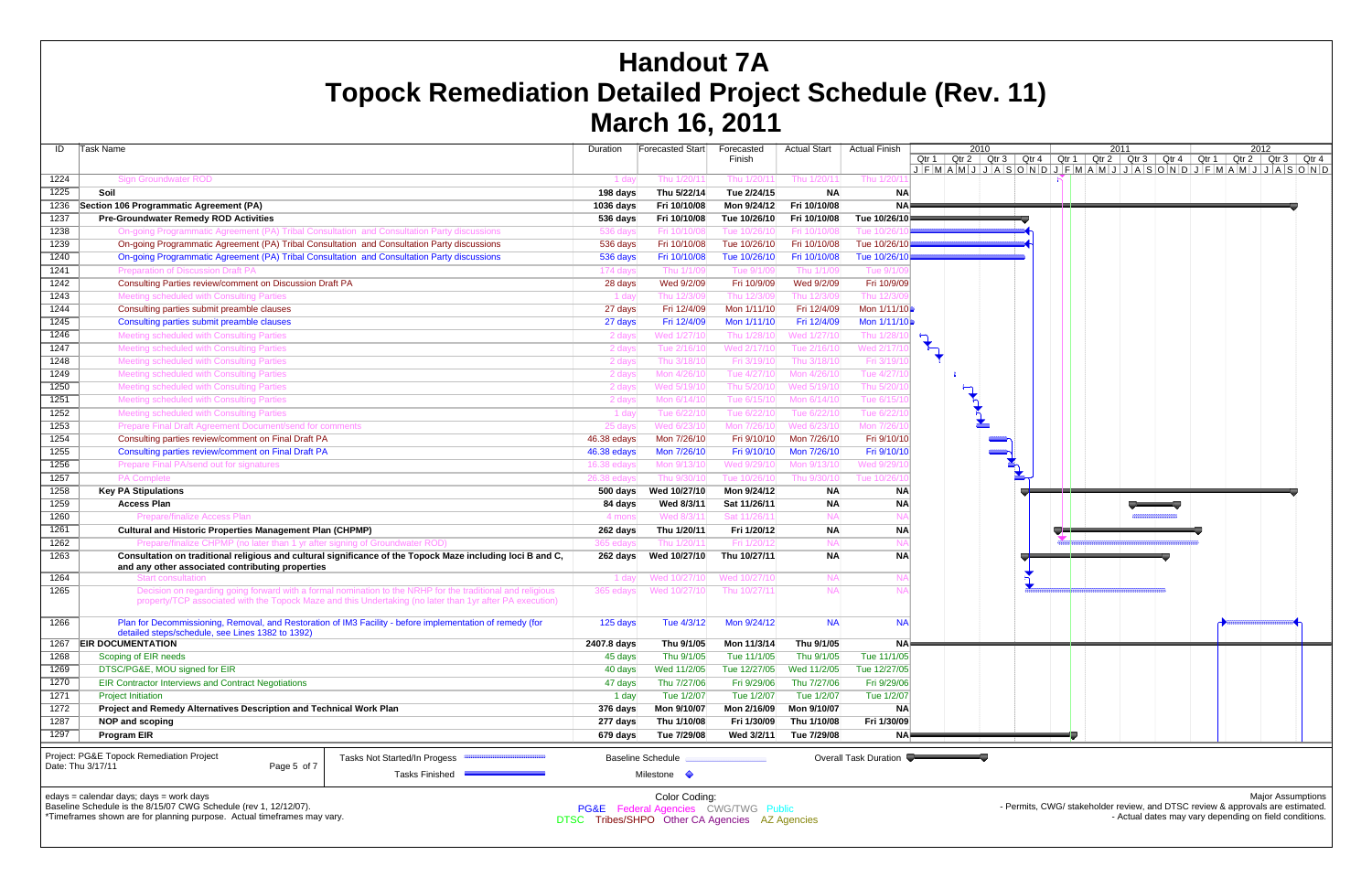| ID   | Task Name                                                                            |                                                                                                 | Duration    | <b>Forecasted Start</b>                          | Forecasted<br>Finish | <b>Actual Start</b> | <b>Actual Finish</b>         | 2010<br>Qtr $1$ Qtr $2$ Qtr $3$<br>$J$ $F$ $M$ $A$ $M$ $J$ $J$ $A$ $S$ |
|------|--------------------------------------------------------------------------------------|-------------------------------------------------------------------------------------------------|-------------|--------------------------------------------------|----------------------|---------------------|------------------------------|------------------------------------------------------------------------|
| 1298 | <b>Draft EIR preparation</b>                                                         |                                                                                                 | 456 days    | Tue 7/29/08                                      | Tue 4/27/10          | Tue 7/29/08         | Tue 4/27/10                  |                                                                        |
| 1319 | Draft EIR public review process                                                      |                                                                                                 | 128 days    | Tue 4/27/10                                      | Mon 10/18/10         | Tue 4/27/10         | Mon 10/18/10                 |                                                                        |
| 1328 | <b>Final EIR</b>                                                                     |                                                                                                 | 141 days    | Mon 7/19/10                                      | Mon 1/31/11          | Mon 7/19/10         | Mon 1/31/11                  |                                                                        |
| 1329 | AECOM Submits Request for Work Authorization for Final EIR                           |                                                                                                 | 5 days      | Mon 7/19/10                                      | Fri 7/23/10          | Mon 7/19/10         | Fri 7/23/10                  |                                                                        |
| 1330 | <b>PG&amp;E Issues Work Authorization for Final EIR</b>                              |                                                                                                 | 20 days     | Mon 7/26/10                                      | Fri 8/20/10          | Mon 7/26/10         | Fri 8/20/10                  | 峯                                                                      |
| 1331 | AECOM prepares first administrative draft of final EIR for DTSC review               |                                                                                                 | 61 edays    | Wed 8/18/10                                      | Mon 10/18/10         | Wed 8/18/10         | Mon 10/18/10                 |                                                                        |
| 1332 | DTSC reviews first administrative draft final EIR; provides comments to AECOM        |                                                                                                 | 71.38 edays | Tue 10/19/10                                     | Wed 12/29/10         | Tue 10/19/10        | Wed 12/29/10                 |                                                                        |
| 1333 | AECOM prepares screencheck final EIR                                                 |                                                                                                 | 8 days      | Wed 12/29/10                                     | Fri 1/7/11           | Wed 12/29/10        | Fri 1/7/11                   |                                                                        |
| 1334 | DTSC reviews screencheck final EIR and provides comments to AECOM                    |                                                                                                 | 10 days     | Mon 1/10/11                                      | Fri 1/21/11          | Mon 1/10/11         | Fri 1/21/11                  |                                                                        |
| 1335 | AECOM prepares draft Mitigation Monitoring Plan (MMP) for review by DTSC             |                                                                                                 | 7 days      | Mon 1/10/11                                      | Tue 1/18/11          | Mon 1/10/11         | Tue 1/18/11                  |                                                                        |
| 1336 | DTSC distributes final EIR to public/commenting agencies/tribal representatives      |                                                                                                 | 10.38 edays | Tue 1/18/11                                      | Fri 1/28/11          | Tue 1/18/11         | Fri 1/28/11                  |                                                                        |
| 1337 | <b>DTSC adopts Final Remedy</b>                                                      |                                                                                                 | 1 day       | Mon 1/31/11                                      | Mon 1/31/11          | Mon 1/31/11         | Mon 1/31/11                  |                                                                        |
| 1338 | <b>Notice of Determination filing</b>                                                |                                                                                                 | 22 days     | Mon 1/31/11                                      | Wed 3/2/11           | Mon 1/31/11         | <b>NA</b>                    |                                                                        |
| 1339 | Notice of Determination (NOD) is filed with County Clerk; posts for 30 calendar days |                                                                                                 | 30 edays    | Mon 1/31/11                                      | Wed 3/2/11           | Mon 1/31/11         | <b>NA</b>                    |                                                                        |
| 1340 | <b>Supplemental EIR - Soil</b>                                                       |                                                                                                 | 229.8 days  | Tue 12/17/13                                     | Mon 11/3/14          | <b>NA</b>           | <b>NA</b>                    |                                                                        |
| 1353 | <b>DESIGN, PERMITTING, AND CONSTRUCTION OF GROUNDWATER REMEDY</b>                    |                                                                                                 | 974 days    | Mon 1/31/11                                      | Wed 10/22/14         | Mon 1/31/11         | <b>NA</b>                    |                                                                        |
| 1354 | Corrective Measure Implementation/Remedial Design (CMI/RD) Workplan                  |                                                                                                 | 131 days    | Mon 1/31/11                                      | Mon 8/1/11           | Mon 1/31/11         | <b>NA</b>                    |                                                                        |
| 1355 | Receipt of notification of DTSC's selection of the corrective measure                |                                                                                                 | 1 day       | Mon 1/31/11                                      | Mon 1/31/11          | Mon 1/31/11         | Mon 1/31/11                  |                                                                        |
| 1356 | Prepare/submit Draft Workplan                                                        |                                                                                                 | 90 edays    | Tue 2/1/11                                       | Mon 5/2/11           | Tue 2/1/11          | <b>NA</b>                    |                                                                        |
| 1357 | DTSC forward Draft Workplan to CWG/TWG                                               |                                                                                                 | 3 days      | Mon 5/2/11                                       | Wed 5/4/11           | <b>NA</b>           | <b>NA</b>                    |                                                                        |
| 1358 | Tribes review of Draft Work Plan                                                     |                                                                                                 | 30 edays    | Thu 5/5/11                                       | Sat 6/4/11           | NA                  | <b>NA</b>                    |                                                                        |
| 1359 | <b>CWG/TWG review of Draft Workplan</b>                                              |                                                                                                 | 30 edays    | Thu 5/5/11                                       | Sat 6/4/11           | <b>NA</b>           | <b>NA</b>                    |                                                                        |
| 1360 | DTSC review/comment on Draft Workplan and provide direction to PG&E                  |                                                                                                 | 45 edays    | Thu 5/5/11                                       | Sun 6/19/11          | <b>NA</b>           | <b>NA</b>                    |                                                                        |
| 1361 | DOI review/comment on Draft Workplan and provide direction to PG&E                   |                                                                                                 | 45 edays    | Thu 5/5/11                                       | Sun 6/19/1           | <b>NA</b>           | N <sub>f</sub>               |                                                                        |
| 1362 | Prepare/submit Final Workplan (duration to be confirmed after receipt of comments)   |                                                                                                 | 1 mon       | Mon 6/20/11                                      | Mon 7/18/11          | <b>NA</b>           | <b>NA</b>                    |                                                                        |
| 1363 | <b>DTSC review/accept Final Workplan</b>                                             |                                                                                                 | 2 wks       | Tue 7/19/11                                      | Mon 8/1/11           | <b>NA</b>           | <b>NA</b>                    |                                                                        |
| 1364 | <b>DOI review/accept Final Workplan</b>                                              |                                                                                                 | 2 wks       | Tue 7/19/11                                      | Mon 8/1/1            | <b>NA</b>           | N                            |                                                                        |
| 1365 | Remedial Design (Preliminary, Intermediate, and Final)                               |                                                                                                 | 301 days    | Tue 8/2/11                                       | Mon 9/24/12          | <b>NA</b>           | <b>NA</b>                    |                                                                        |
| 1366 | <b>Preliminary Design</b>                                                            |                                                                                                 | 84 days     | Tue 8/2/11                                       | Fri 11/25/11         | <b>NA</b>           | <b>NA</b>                    |                                                                        |
| 1367 | Prepare/submit Prelim Design Package                                                 |                                                                                                 | 2 mons      | Tue 8/2/11                                       | Wed 9/28/11          | <b>NA</b>           | <b>NA</b>                    |                                                                        |
| 1368 | DTSC forward to CWG/TWG                                                              |                                                                                                 | 3 days      | Thu 9/29/11                                      | Mon 10/3/11          | <b>NA</b>           | <b>NA</b>                    |                                                                        |
| 1369 | <b>CWG/TWG review/comment on Draft Design Package</b>                                |                                                                                                 | 30 edays    | Tue 10/4/11                                      | Thu 11/3/11          | <b>NA</b>           | $N_A$                        |                                                                        |
| 1370 | Tribes review/comment on Draft Design Package                                        |                                                                                                 | 30 edays    | Tue 10/4/11                                      | Thu 11/3/11          | <b>NA</b>           | <b>NA</b>                    |                                                                        |
| 1371 | DTSC review/comment on Draft Design Package                                          |                                                                                                 | 40 edays    | Tue 10/4/11                                      | Sun 11/13/11         | <b>NA</b>           | <b>NA</b>                    |                                                                        |
| 1372 | DOI review/comment on Draft Design Package                                           |                                                                                                 | 40 edays    | Tue 10/4/1                                       | Sun 11/13/1          | <b>NA</b>           | N/                           |                                                                        |
| 1373 | Comments resolution                                                                  |                                                                                                 | 2 wks       | Mon 11/14/11                                     | Fri 11/25/11         | <b>NA</b>           | <b>NA</b>                    |                                                                        |
| 1374 | <b>Intermediate Design</b>                                                           |                                                                                                 | 90 days     | Mon 11/28/11                                     | Fri 3/30/12          | <b>NA</b>           | <b>NA</b>                    |                                                                        |
| 1375 |                                                                                      | Prepare/submit Intermediate Design Package (duration to be confirmed after receipt of comments) | 2 mons      | Mon 11/28/11                                     | Tue 1/24/12          | <b>NA</b>           | <b>NA</b>                    |                                                                        |
| 1376 | DTSC forward to CWG/TWG                                                              |                                                                                                 | 3 days      | Wed 1/25/12                                      | Fri 1/27/12          | <b>NA</b>           | <b>NA</b>                    |                                                                        |
| 1377 | CWG/TWG review/comment on Intermediate Design Package                                |                                                                                                 | 30 edays    | Mon 1/30/12                                      | Wed 2/29/12          | <b>NA</b>           | <b>NA</b>                    |                                                                        |
| 1378 | Tribes review/comment on Intermediate Design Package                                 |                                                                                                 | 30 edays    | Mon 1/30/12                                      | Wed 2/29/12          | <b>NA</b>           | <b>NA</b>                    |                                                                        |
| 1379 | DTSC review/comment on Intermediate Design Package                                   |                                                                                                 | 40 edays    | Mon 1/30/12                                      | Sat 3/10/12          | <b>NA</b>           | <b>NA</b>                    |                                                                        |
| 1380 | DOI review/comment on Intermediate Design Package                                    |                                                                                                 | 40 edays    | Mon 1/30/12                                      | Sat 3/10/12          | <b>NA</b>           | N <sub>f</sub>               |                                                                        |
| 1381 | Comments resolution                                                                  |                                                                                                 | 3 wks       | Mon 3/12/12                                      | Fri 3/30/12          | NA                  | <b>NA</b>                    |                                                                        |
|      | Project: PG&E Topock Remediation Project<br>Date: Thu 3/17/11<br>Page 6 of 7         | Tasks Not Started/In Progess<br><b>Tasks Finished</b>                                           |             | <b>Baseline Schedule</b><br>Milestone $\Diamond$ |                      |                     | <b>Overall Task Duration</b> |                                                                        |
|      | edays = calendar days; days = work days                                              |                                                                                                 |             | Color Coding:                                    |                      |                     |                              |                                                                        |



Baseline Schedule is the 8/15/07 CWG Schedule (rev 1, 12/12/07).

\*Timeframes shown are for planning purpose. Actual timeframes may vary.

Color Coding: PG&E Federal Agencies CWG/TWG Public DTSC Tribes/SHPO Other CA Agencies AZ Agencies

Major Assumptions

- Permits, CWG/ stakeholder review, and DTSC review & approvals are estimated. - Actual dates may vary depending on field conditions.